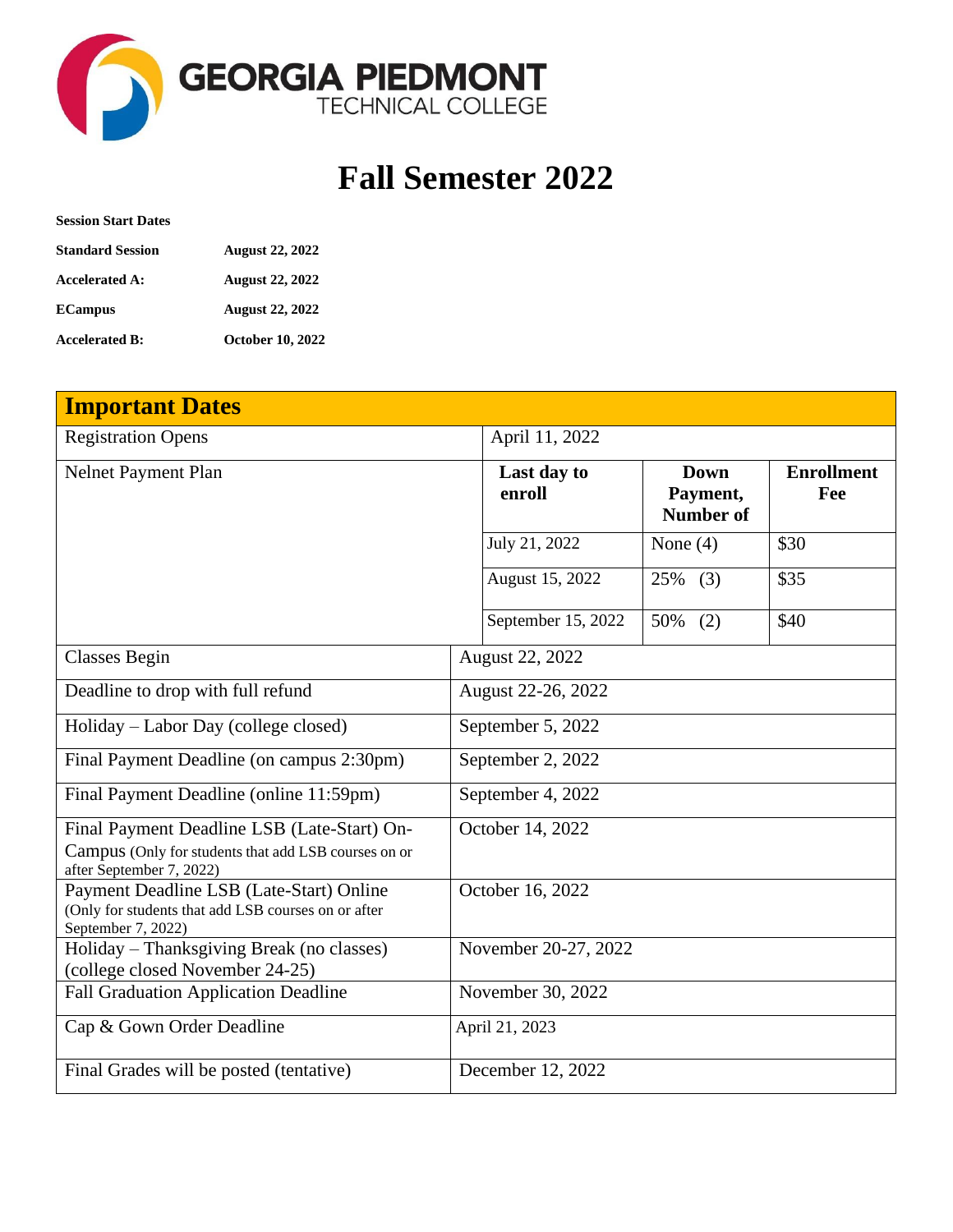| <b>Standard Session</b>                       |                                  |  |
|-----------------------------------------------|----------------------------------|--|
|                                               |                                  |  |
| Classes Begin                                 | <b>August 22, 2022</b>           |  |
| Late Registration Drop/Add                    | August 22-26, 2022               |  |
| Deadline to drop with full refund             | <b>August 26, 2022</b>           |  |
| Deadline to make schedule corrections         | <b>August 26, 2022</b>           |  |
| Final Payment Deadline On-Campus (by 2:30 pm) | September 2, 2022                |  |
| Final Payment Deadline Online (by 11:59pm)    | September 4, 2022                |  |
| No-show deadline                              | <b>August 28, 2022</b>           |  |
| <b>No-Show Reinstatement Deadline</b>         | <b>August 29-August 31, 2022</b> |  |
| Deadline to withdraw with a grade of "W"***   | December 2, 2022                 |  |
| Deadline to withdraw with a grade of "WF" *** | December 6, 2022                 |  |
| <b>Classes End</b>                            | December 7, 2022                 |  |
| <b>Final Exams</b>                            | December 8-9, 2022               |  |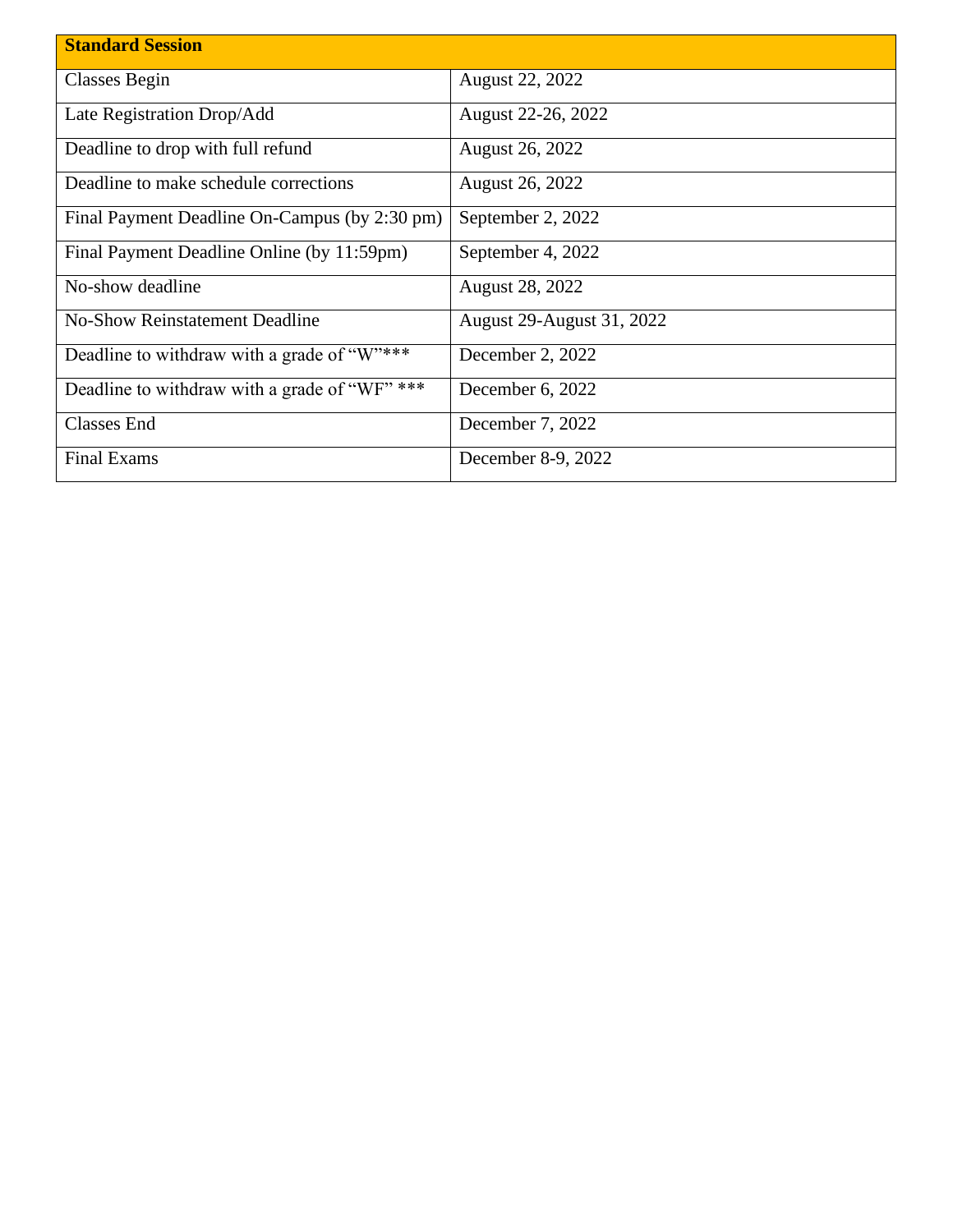| <b>Accelerated A Session (8 weeks)</b>       |                           |
|----------------------------------------------|---------------------------|
| Classes Begin                                | August 22, 2022           |
| Late Registration Drop/Add                   | August 22-24 2022         |
| Deadline to drop with full refund            | August 26, 2022           |
| Deadline to make schedule corrections        | August 26, 2022           |
| Final Payment Deadline On-Campus (by 2:30pm) | <b>August 26, 2022</b>    |
| Final Payment Deadline Online (by 11:59pm)   | <b>August 28, 2022</b>    |
| No-show deadline                             | <b>August 28, 2022</b>    |
| <b>No-Show Reinstatement Deadline</b>        | August 29-August 31, 2022 |
| Deadline to withdraw with a grade of "W" *** | September 30, 2022        |
| Deadline to withdraw with a grade of "WF"*** | October 4, 2022           |
| <b>Classes End</b>                           | October 6, 2022           |
| Finals                                       | October 7-8, 2022         |

| <b>ECampus Session (16 weeks)</b>            |                                  |
|----------------------------------------------|----------------------------------|
| Classes Begin                                | August 22, 2022                  |
| Late Registration Drop/Add                   | August 22-26, 2022               |
| Deadline to drop with full refund            | August 26, 2022                  |
| Deadline to make schedule corrections        | August 26, 2022                  |
| Final Payment Deadline On-Campus (by 2:30pm) | August 26, 2022                  |
| Final Payment Deadline Online (by 11:59pm)   | August 28, 2022                  |
| No-show deadline                             | <b>August 28, 2022</b>           |
| <b>No-Show Reinstatement Deadline</b>        | <b>August 29-August 31, 2022</b> |
| Deadline to withdraw with a grade of "W" *** | December 2, 2022                 |
| Deadline to withdraw with a grade of "WF"*** | December 8, 2022                 |
| <b>Classes End</b>                           | December 9, 2022                 |
| <b>Final Exams</b>                           | December 10-11, 2022             |
|                                              |                                  |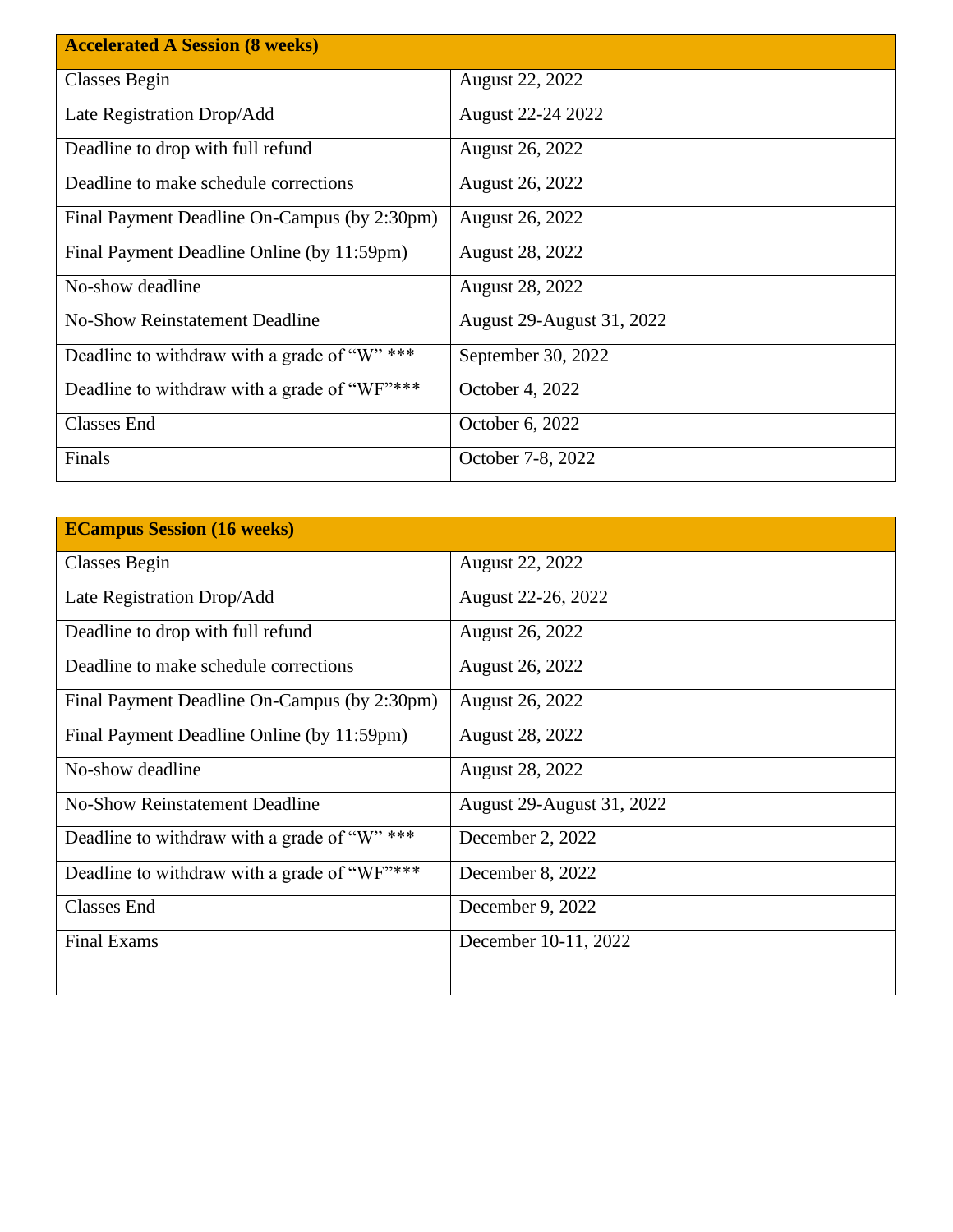| <b>Accelerated LS (10 weeks)</b>             |                                 |
|----------------------------------------------|---------------------------------|
| Classes Begin                                | September 19, 2022              |
|                                              |                                 |
| Late Registration Drop/Add                   | September 19-21, 2022           |
| Deadline to drop with full refund            | September 21, 2022              |
|                                              |                                 |
| Deadline to make schedule corrections        | September 21 2022               |
| Final Payment Deadline On-Campus (by 2:30pm) | September 23 2022               |
| Final Payment Deadline Online (by 11:59pm)   | September 25, 2022              |
|                                              |                                 |
| No-show deadline                             | September 25, 2022              |
| <b>No-Show Reinstatement Deadline</b>        | September 26-September 28, 2022 |
|                                              |                                 |
| Deadline to withdraw with a grade of "W" *** | December 2, 2022                |
| Deadline to withdraw with a grade of "WF"*** | December 6, 2022                |
|                                              |                                 |
| <b>Classes End</b>                           | December 7, 2022                |
| Finals                                       | December 8-9, 2022              |
|                                              |                                 |